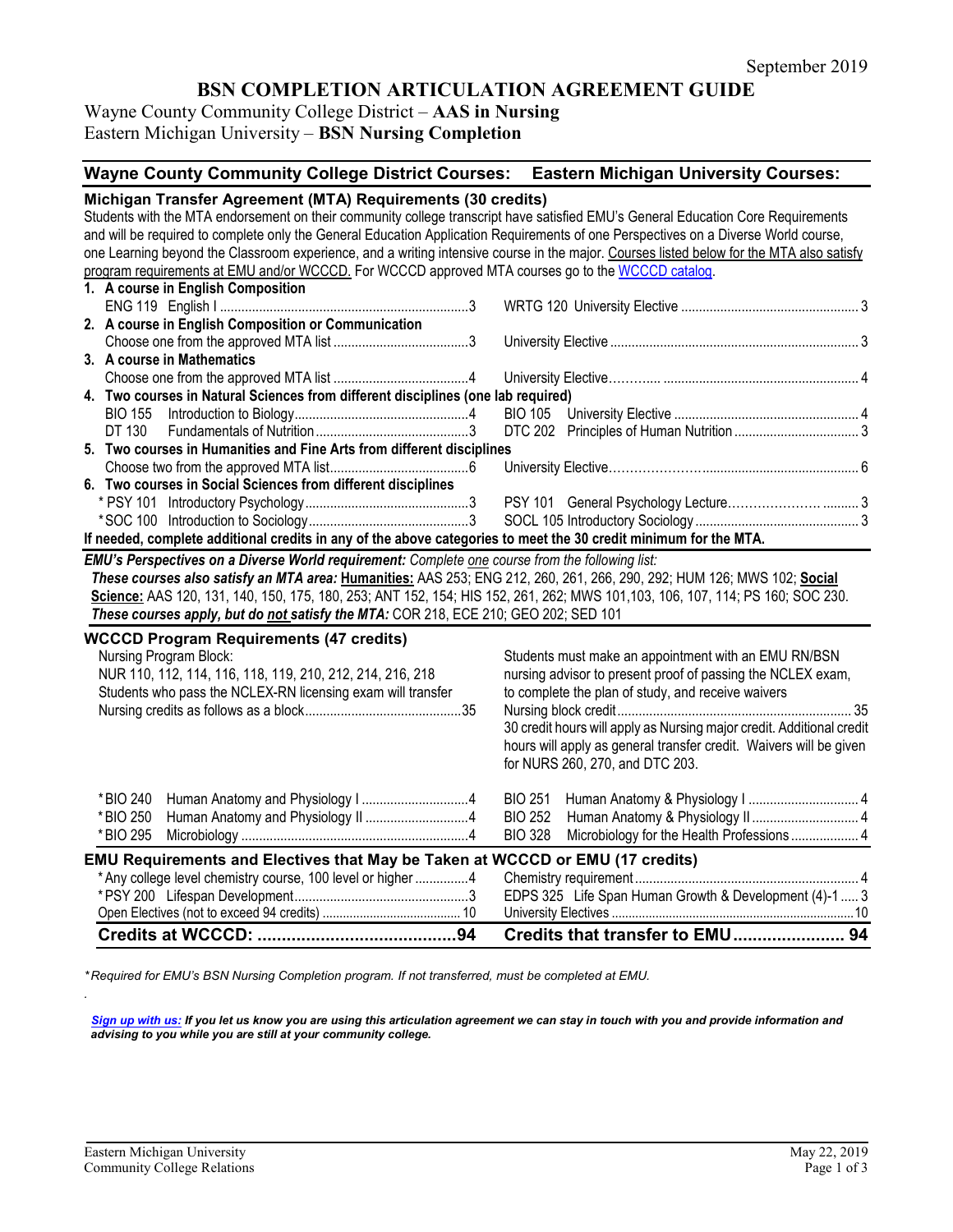# **BSN COMPLETION ARTICULATION AGREEMENT GUIDE**

Wayne County Community College District – **AAS in Nursing** Eastern Michigan University – **BSN Nursing Completion**

## **Completion of the BSN Completion at EMU**

### **Required Nursing Courses (30 credits)**

| <b>NURS 221</b> | Health Assessment for RNs3                                      |  |
|-----------------|-----------------------------------------------------------------|--|
| <b>NURS 265</b> | R.N. Essentials of Prof Nursing Practice 3                      |  |
|                 | <sup>1</sup> NURS 300W Reading & Writing in Nursing Studies3    |  |
|                 | <sup>1</sup> NURS 365W RN Essentials of Prof Nursing Practice 3 |  |
| <b>NURS 374</b> | Nursing Research Concepts for Practice3                         |  |
| <b>NURS 453</b> | Community-based Nursing for RNs3                                |  |
| NURS 465        | R.N. Essentials of Prof Nursing Practice 3                      |  |
|                 | <sup>2</sup> NURS 483L4 RN to BSN Pop Focused Capstone Exp 3    |  |
|                 |                                                                 |  |
|                 | <b>Consult Nursing Completion Advisor for suggested courses</b> |  |
|                 |                                                                 |  |

### **Sample Sequence for completing the program:**

All coursework for this degree must be completed within six years of taking the first 200 level NURS course at EMU.

| Semester 1<br>NURS 300W Reading and Writing in Nursing Studies  3<br>NURS 221 Health Assessment for RNs 3              | $(6 \text{ credits})$ |
|------------------------------------------------------------------------------------------------------------------------|-----------------------|
| Semester 2<br>NURS 265 R.N. Essentials of Prof Nursing Practice 3                                                      | $(6 \text{ credits})$ |
| Semester 3<br>NURS 374 Nursing Research Concepts for Practice 3<br>NURS 365W R.N. Essentials of Prof Nursing Practice3 | $(6 \text{ credits})$ |
| Semester 4<br>NURS 465 R.N. Essentials of Prof Nursing Practice 3                                                      | $(6 \text{ credits})$ |
| Semester 5<br>NURS 453 Community-based Nursing for RNs3<br>NURS 483L4 RN to BSN Pop Focused Capstone Exp  3            | $(6 \text{ credits})$ |

**Note:** If sufficient credits hours are not transferred, additional credits must be completed at EMU to satisfy the minimum of 124 credit hours required to graduate.

The Nursing Completion Program is online only. Contact the BSN Completion program coordinator for more information.

*1 Satisfies EMU's Writing Intensive Requirement.*

*<sup>2</sup> Satisfies EMU's Learning Beyond the Classroom requirement.*